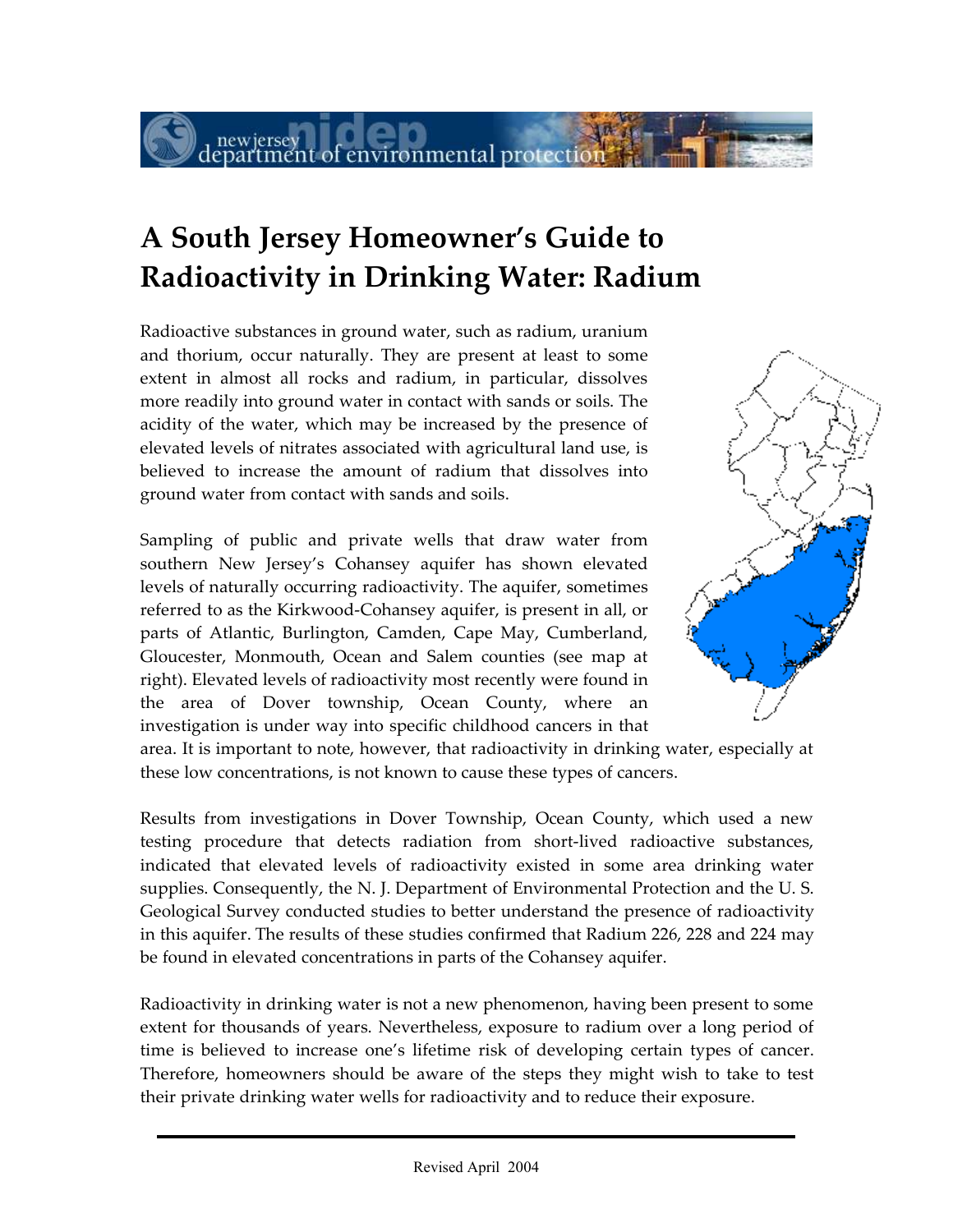# **What Is Radioactivity And How Is It Measured?**

Radioactive substances are those that are unstable in nature. Radioactive types of uranium, thorium and radium emit radiation to reach a more stable condition. This process is called radioactive decay. By measuring the type of radiation emitted, the specific energy level or levels of radiation and the precise rate of decay, scientists are able to identify a radioactive substance and determine how much of it is present. Radioactivity is usually measured in curies in the United States. The unit typically used to describe the concentration of radioactivity present in drinking water is the picocurie per liter – one trillionth of a curie.

Initial water testing to determine the presence of radioactivity measures gross alpha activity. Alpha radiation is a type of particle emitted through the decay of certain radioactive substances. Additional testing may be required to measure the presence of specific types of radium, including Radium 226 and Radium 228. An improved testing procedure for gross alpha activity also will reflect the presence of Radium 224, a shortlived radioactive material. Until recently, it was not thought to be a problem, and there is no federal or state standard for Radium 224. However, recent studies in southern New Jersey, particularly in the area of Dover Township, have shown Radium 224 to be present and to account for a number of instances of elevated levels of gross alpha activity.

# **What Are The Risks?**

The U.S. Environmental Protection Agency (EPA) has estimated that the additional lifetime risk associated with drinking water that contains the maximum contaminant level for gross alpha or combined Radium 226 and 228 is about 1 in 10,000. This means that if 10,000 persons were to consume two

liters of this water per day for 70 years, we would expect to see one additional fatal cancer in the 10,000 people exposed. Increased risk of bone cancers has been associated with the ingestion of Radium 224 and 228, and bone cancers and cancers of the head sinuses with Radium 226. This increased risk should be viewed in the context of current cancer statistics. According to the American Cancer Society, approximately 4,300 people in 10,000 will develop cancer at some point in their lifetimes and approximately 2,200 of the 10,000 eventually will die of cancer. Consuming drinking water containing radioactivity at the maximum level permitted under the Safe Drinking Water Act will increase the number of deaths in the 10,000 individuals so exposed by one.

# **What Is The Procedure For Testing?**

A gross alpha test is the first step in determining the level of radioactivity in drinking water. This test serves as a preliminary screening device and determines whether additional testing is advisable. A gross alpha test typically costs from \$75 to \$150. If the level is above 5 picocuries per liter, then further testing for Radium 226 and 228 is recommended. Testing for Radium 226 and 228, if indicated, will cost an additional \$100 to \$200. A typical water softener costs between \$400 and \$600 and offers other benefits besides reducing radium levels. Therefore, homeowners whose gross alpha test exceeds 5 picocuries per liter – the federal and state screening criteria for further testing, may decide that it is more cost-effective to seek out water treatment rather than additional tests. If the gross alpha particle activity is above 15 picocuries per liter, then treatment is recommended without further testing. Gross alpha particle activity is highest when analyzed within 48 hours of sample collection, but declines rapidly within the first 4 days after sample collection. It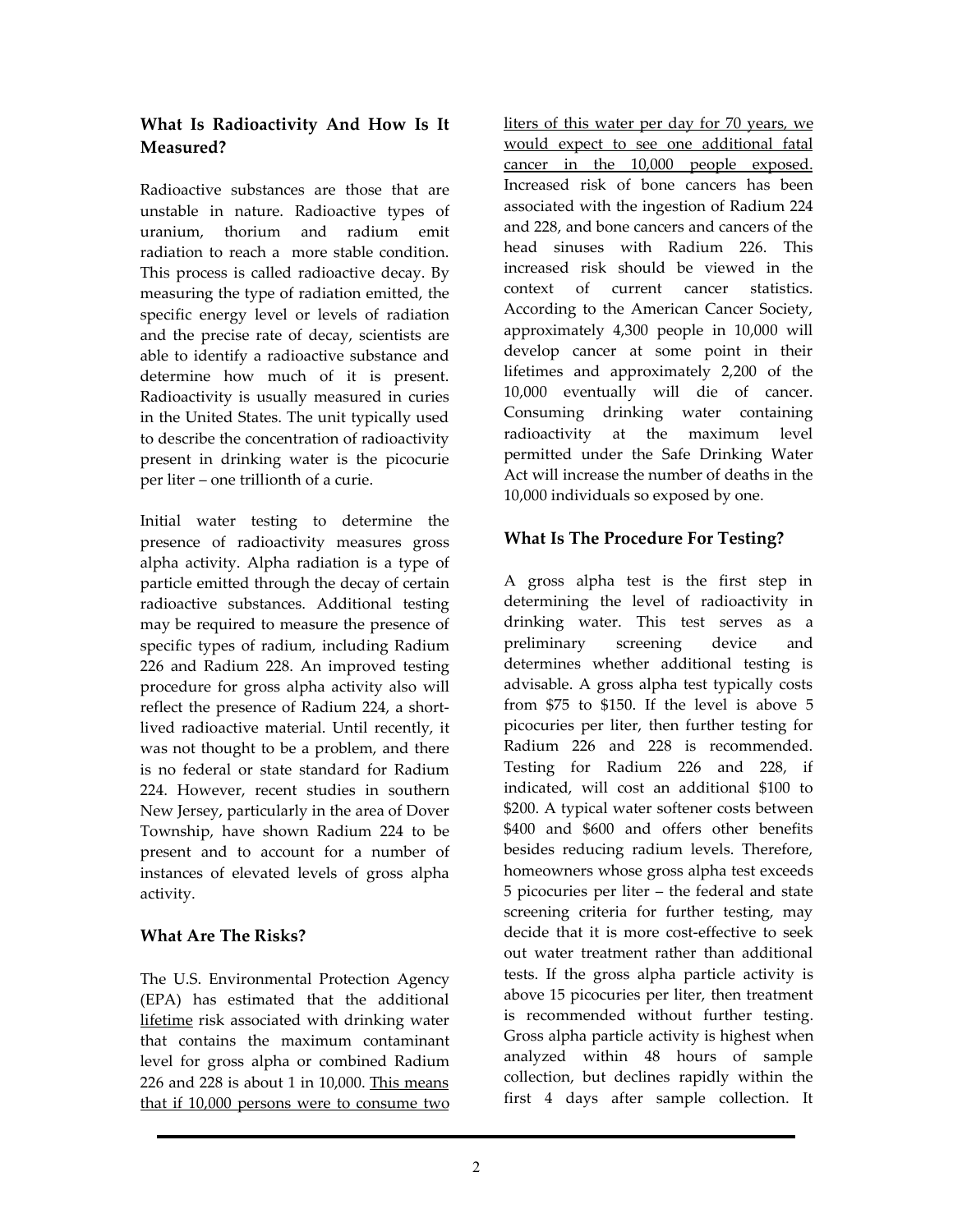gradually levels off after about 7 to 14 days following sample collection. Since most private well owners consume water generally no more than a few hours after it has been pumped from the aquifer, they may be consuming water when its gross alpha activity is the highest. Results of recent testing of water from the Kirkwood-Cohansey aquifer system indicate that when a gross alpha particle activity measurement is completed within 48 hours, about one-half of the samples exceed the EPA gross alpha standard of 15 picocuries per liter. See the Homeowner's Guide to Uranium in Drinking Water for further information on how to treat a uranium in drinking water problem.

http://www.state.nj.us/dep/rpp/radwater.htm

#### **Who Should Test?**

If your drinking water comes from a public water supply, your water supplier is required by law to test it to ensure that it meets the standards for radioactivity. You do not need to test your water. You can get the most recent test results for your water system by contacting your water supplier or the DEP Bureau of Safe Drinking Water at (609) 292-5550. Given the elevated levels of naturally occurring radioactivity that have been found, the DEP recommends that private well owners drawing from the Cohansey aquifer test their well water. If you have your own well, testing your water is your responsibility. If you decide to test your well, the DEP recommends that you use a DEP-certified laboratory. It is very important that you collect your water sample properly and that you send the sample to a laboratory that will analyze it within 48 hours of collection. If the sample is not analyzed within that time, it is unlikely that the results will reflect short-lived Radium 224 if it is present. If you have questions about testing or your results, contact your local health officer. If your water has color, odor, or taste problems,

these are not caused by radioactivity. Your local health officer can help you determine the cause of these problems.

# **The Private Well Testing Act (PWTA)**

The Private Well Testing Act requires that certain wells be tested as a condition of each contract for sale of real property. The law became effective September 14, 2002. This rule is being phased in and details are available at the NJDEP website: http://www.state.nj.us/dep/pwta/

*Please note that for samples that are part of a real estate transaction under the PWTA, the samples are required to be taken by a firm that is certified by the New Jersey DEP's Office of Quality Assurance as a certified collection firm. To obtain a current list of these firms, call DEP's Office of Quality Assurance (OQA) at (609) 292-3950.*

# **How Do I Go About Testing?**

If you are concerned about possible exposure to naturally occurring radioactivity in your drinking water, you obtain your water from a private well in the Cohansey aquifer and do not have a water softener or other treatment system that removes radium, you should:

1. Either contact your local health officer to arrange for testing to be performed at the state radiological laboratory or contact a DEP-certified commercial laboratory to arrange for testing. In either case, the cost of the testing will be approximately \$100. If you contact your local health officer, he or she will advise you of what steps to take. *Remember that samples for a real estate transaction under the PWTA must be taken by a DEP certified collection firm.* If you contact a commercial laboratory and you are taking the sample for your own benefit, be sure to advise the laboratory that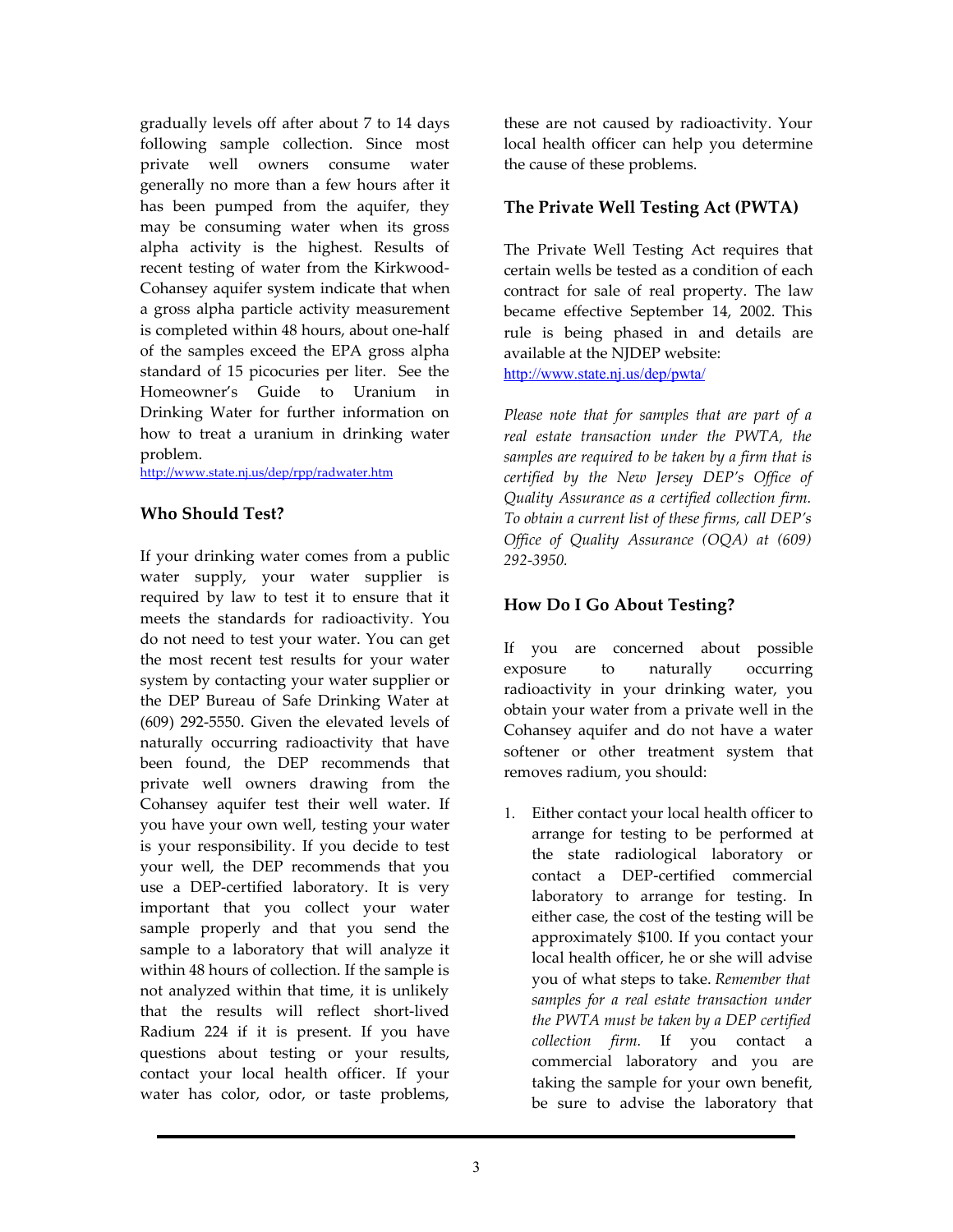your sample must be counted within 48 hours of collection and make arrangements to get the sample to the laboratory either in person or through an overnight mail service. The laboratory may provide you with a container or may want you to furnish one of your own. Make certain that the laboratory is aware of the 48-hour time requirement and when you will be sending in your sample.

- 2. Take your sample from the cold water tap closest to your storage tank after the water system has been purged of the water in storage so that you are obtaining water directly from the well.
- 3. Send your sample to the laboratory and await your result.
- 4. Follow the recommendations below to determine whether further testing or water treatment is advisable.

# **How Can I Reduce Radioactivity?**

You can reduce radioactivity in your drinking water by selecting one of the following options:

- Hook up to a municipal water system if this option is available.
- Install a water softener or ion exchange water treatment system (known as a point-of-entry system).
- For the average home, this is usually the most feasible and cost effective method of reducing radioactivity in drinking water.
- Install a point of use (e.g., at the kitchen sink) ion exchange or reverse osmosis water treatment system and use this water for drinking and food preparation.
- Modify your well or drill a new well so that water is obtained from another, deeper aquifer that has been tested or can be tested to show that its radioactivity levels are acceptable.
- Purchase bottled water for drinking and food consumption. While this option may be useful in the short term, it generally will not be cost effective in the long term.

The DEP recommends the following actions for homeowners who test and are concerned about radioactivity in their drinking water:

- **If testing shows that gross alpha activity is greater than 15 picocuries per liter,** water treatment is recommended.
- **If gross alpha activity is greater than 5 but less than 15 picocuries per liter,** testing for Radium 226 and Radium 228 is advised. If the combined radium levels are above 5 picocuries per liter, water treatment is recommended. Alternatively, a homeowner may evaluate the additional cost of radium testing and determine whether it is better simply to proceed to water treatment.
- **If gross alpha activity is less than 5 picocuries per liter,** no further action is required.

Homeowners using water softeners, ion exchange units or reverse osmosis units should maintain them according to the manufacturer's directions. If you are currently using an activated carbon system to treat your well water, and your gross alpha results indicate that treatment is